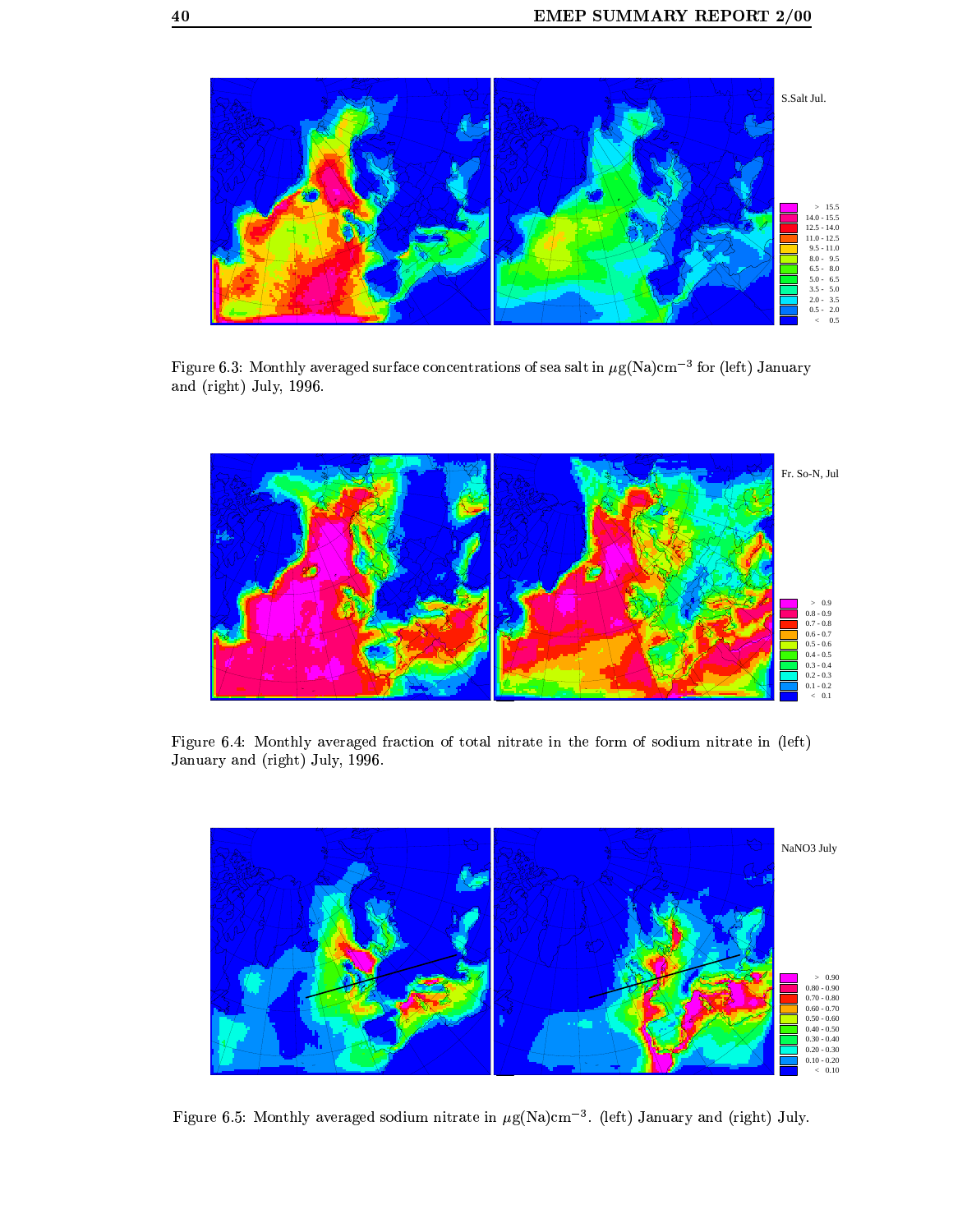

Figure 6.6: Measured (yellow) concentrations of total nitrate in  $\mu$ g(N)cm<sup>-3</sup> versus calculated, (red) with NaNO<sub>3</sub>, (blue) without NaNO<sub>3</sub>. Results for 1996.